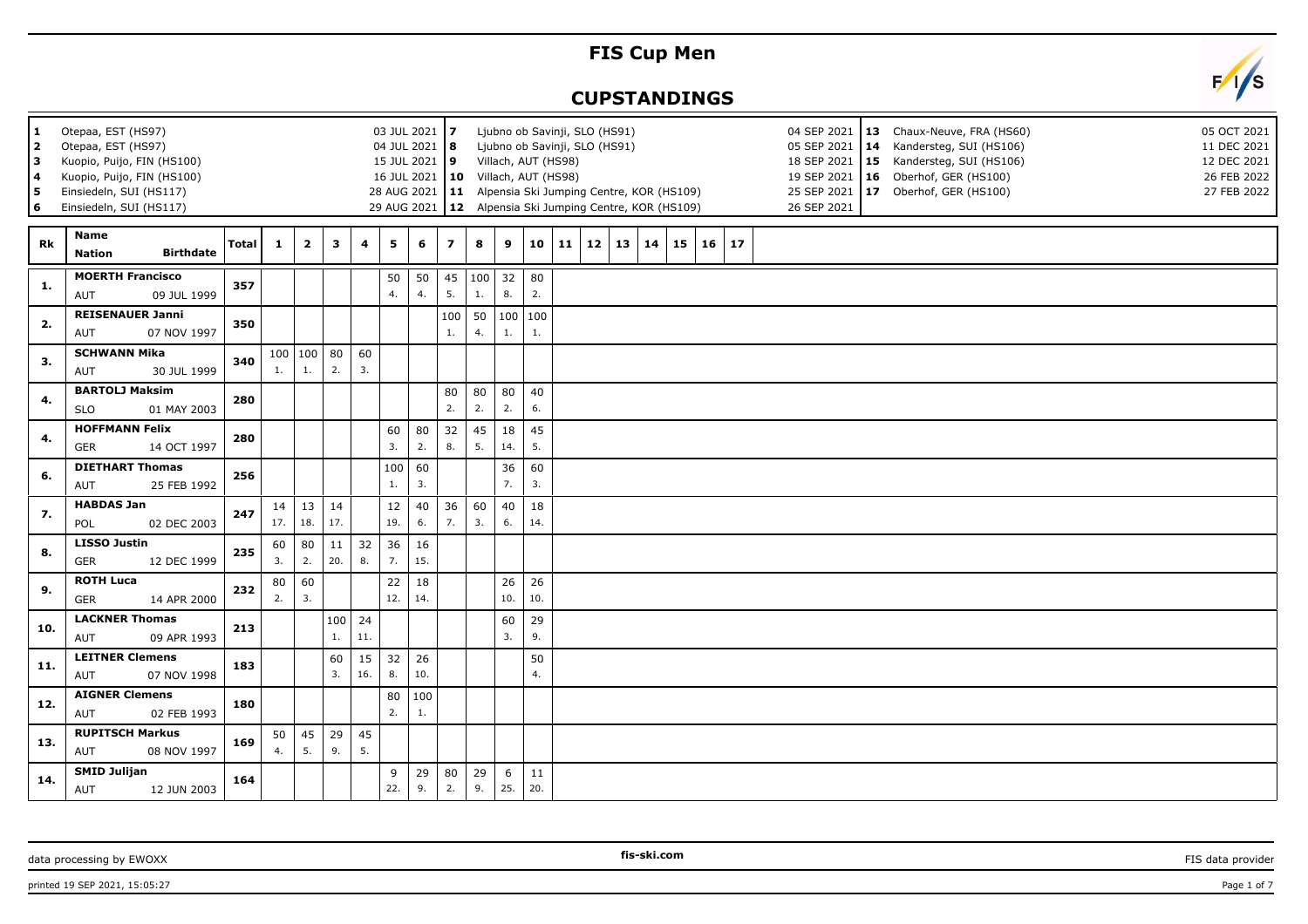| Rk  | Name<br><b>Birthdate</b><br>Nation                   | <b>Total</b> | $\mathbf{1}$ | $\overline{\mathbf{2}}$ | $\mathbf{3}$ | 4         | 5                     | 6         | $\overline{\phantom{a}}$ | 8                     | 9                     | 10                  | 11 | 12 | 13 | $\vert$ 14 | 15 | 16 | 17 |
|-----|------------------------------------------------------|--------------|--------------|-------------------------|--------------|-----------|-----------------------|-----------|--------------------------|-----------------------|-----------------------|---------------------|----|----|----|------------|----|----|----|
| 15. | <b>MEDWED Elias</b>                                  | 150          |              |                         |              |           | 40                    | 36        |                          |                       | 50                    | 24                  |    |    |    |            |    |    |    |
|     | AUT<br>12 JAN 2002                                   |              |              |                         |              |           | 6.                    | 7.        |                          |                       | 4.                    | 11.                 |    |    |    |            |    |    |    |
| 16. | <b>NOUSIAINEN Eetu</b><br>29 APR 1997<br>FIN         | 140          |              |                         | 40<br>6.     | 100<br>1. |                       |           |                          |                       |                       |                     |    |    |    |            |    |    |    |
| 17. | <b>WOERGOETTER Marco</b><br>16 OCT 2002<br>AUT       | 133          |              |                         |              |           | 14<br>17.             | 32<br>8.  | 29<br>9.                 | 16<br>15.             | 22<br>12.             | 20<br>13.           |    |    |    |            |    |    |    |
| 18. | <b>MUELLER Markus</b><br>AUT<br>17 JUL 2002          | 132          | 26<br>10.    | 40<br>6.                | 16<br>15.    | 50<br>4.  |                       |           |                          |                       |                       |                     |    |    |    |            |    |    |    |
| 18. | <b>SCHULER Andreas</b><br>30 DEC 1995<br>SUI         | 132          |              |                         | 50<br>4.     | 40<br>6.  | 18<br>14.             | 24<br>11. |                          |                       |                       |                     |    |    |    |            |    |    |    |
| 20. | <b>AIGRO Artti</b><br>29 AUG 1999<br><b>EST</b>      | 125          | 5.           | $45 \mid 50$<br>4.      |              |           |                       |           |                          |                       | 29<br>9.              | $\mathbf{1}$<br>30. |    |    |    |            |    |    |    |
| 21. | <b>ORTNER Maximilian</b><br>04 JUN 2002<br>AUT       | 118          | 36<br>7.     | 24<br>11.               |              |           |                       |           | 26<br>10.                | 18<br>14.             |                       | 14<br>17.           |    |    |    |            |    |    |    |
|     | <b>RAINER Stefan</b>                                 |              | 29           | 36                      | 15           | 36        |                       |           |                          |                       |                       |                     |    |    |    |            |    |    |    |
| 22. | AUT<br>15 AUG 1999                                   | 116          | 9.           | 7.                      | 16.          | 7.        |                       |           |                          |                       |                       |                     |    |    |    |            |    |    |    |
| 23. | <b>RAIMUND Philipp</b>                               | 112          |              |                         | 32           | 80        |                       |           |                          |                       |                       |                     |    |    |    |            |    |    |    |
|     | 23 JUN 2000<br>GER                                   |              |              |                         | 8.           | 2.        |                       |           |                          |                       |                       |                     |    |    |    |            |    |    |    |
| 24. | <b>MOGEL Zak</b><br><b>SLO</b><br>02 MAR 2001        | 111          |              |                         |              |           |                       |           | 24<br>11.                | 40<br>6.              | 15<br>16.             | 32<br>8.            |    |    |    |            |    |    |    |
| 25. | <b>GRUSZKA Mateusz</b><br>POL<br>04 APR 2001         | 103          | 32<br>8.     | 32<br>8.                | 18<br>14.    | 6<br>25.  | $\overline{2}$<br>29. |           | 6<br>25.                 | $\overline{7}$<br>24. |                       |                     |    |    |    |            |    |    |    |
| 26. | <b>HUBER Stefan</b><br>08 MAR 1994<br>AUT            | 101          |              |                         |              |           | 45<br>5.              | 45<br>5.  | 11<br>20.                |                       |                       |                     |    |    |    |            |    |    |    |
| 27. | <b>LANDERER Hannes</b><br>20 OCT 2002<br>AUT         | 99           |              |                         |              |           |                       |           | 40<br>6.                 | 32<br>8.              | 14<br>17.             | 13<br>18.           |    |    |    |            |    |    |    |
| 28. | <b>NIZNIK Adam</b>                                   | 95           | 16           | 29                      |              |           |                       | 14        | 8                        | 22                    |                       | 6                   |    |    |    |            |    |    |    |
|     | 07 OCT 2002<br>POL                                   |              | 15.          | 9.                      |              |           |                       | 17.       | 23.                      | 12.                   |                       | 25.                 |    |    |    |            |    |    |    |
| 29. | <b>VITEZ Patrik</b><br><b>SLO</b><br>14 JUN 1998     | 85           |              |                         |              |           |                       |           | 14<br>17.                | 36<br>7.              | 20<br>13.             | 15<br>16.           |    |    |    |            |    |    |    |
| 30. | <b>FUSSENEGGER Andre</b><br>31 JAN 2003<br>AUT       | 81           |              |                         |              |           |                       |           |                          |                       | 45<br>5.              | 36<br>7.            |    |    |    |            |    |    |    |
| 31. | <b>PRESECNIK Jernej</b><br><b>SLO</b><br>18 JAN 2002 | 76           |              |                         |              |           |                       |           | 50<br>4.                 | 26<br>10.             |                       |                     |    |    |    |            |    |    |    |
| 32. | <b>NOMME Martti</b><br>EST<br>07 AUG 1993            | 66           | 40<br>6.     | 26<br>10.               |              |           |                       |           |                          |                       |                       |                     |    |    |    |            |    |    |    |
| 32. | <b>ZAPOTOCZNY Szymon</b><br>POL<br>06 MAY 2003       | 66           | 24<br>11.    | $\mathbf{1}$<br>30.     |              |           |                       | 9<br>22.  | 12<br>19.                | 8<br>$\vert$ 23.      | $\overline{2}$<br>29. | 10<br>21.           |    |    |    |            |    |    |    |

data processing by EWOXX **Fission FIS data provider FIS data provider FIS data provider FIS data provider** 

printed 19 SEP 2021, 15:05:27 Page 2 of 7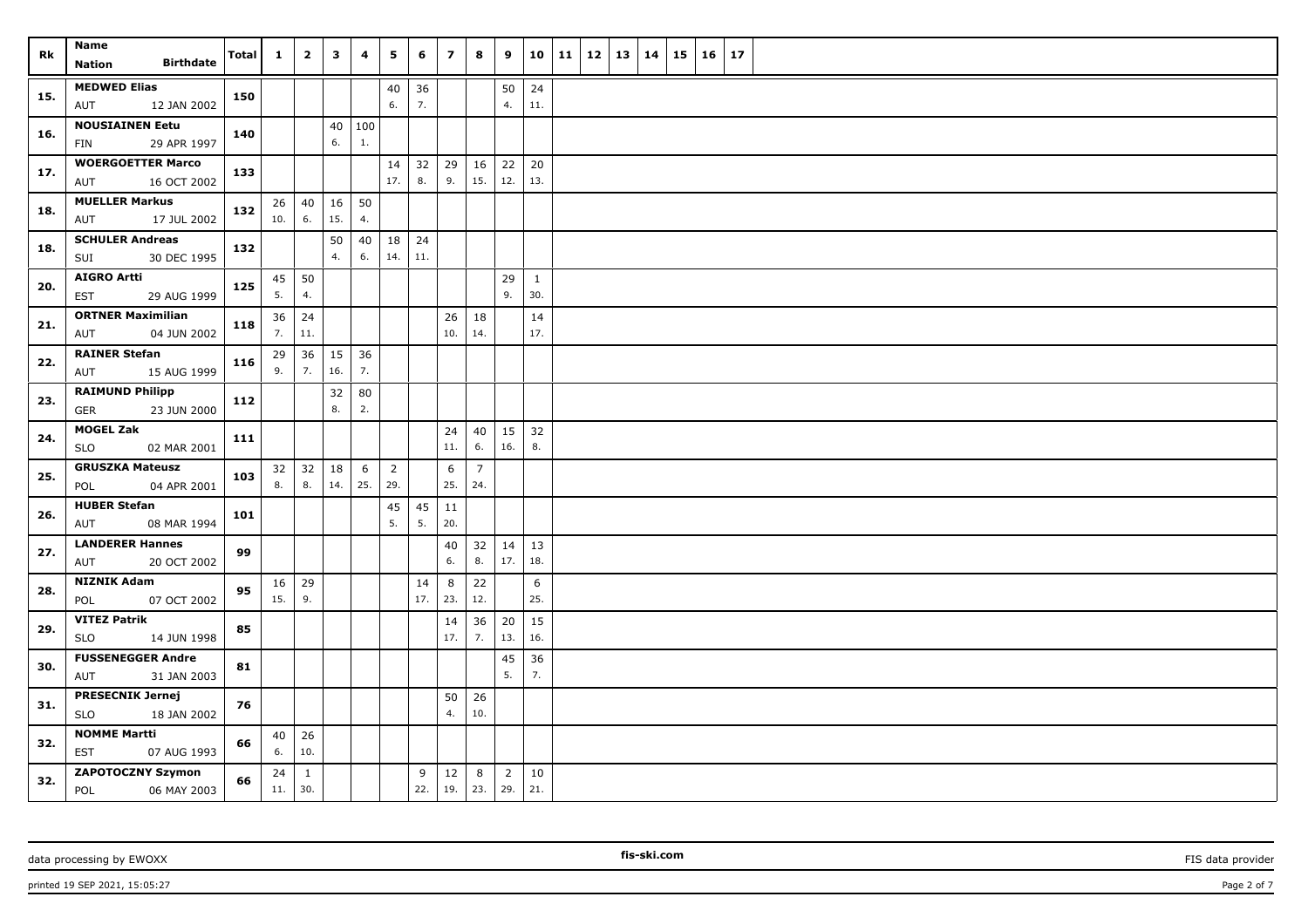| Rk  | Name<br><b>Birthdate</b><br>Nation                  | <b>Total</b> | $\mathbf{1}$ | $\overline{2}$ | $\mathbf{3}$ | 4          | 5         | 6         | $\overline{z}$ | 8            | 9            | 10 11     | $12$   13   14 |  | 15 | $16 \mid 17$ |  |  |
|-----|-----------------------------------------------------|--------------|--------------|----------------|--------------|------------|-----------|-----------|----------------|--------------|--------------|-----------|----------------|--|----|--------------|--|--|
|     | <b>SIEGEL David</b>                                 |              |              |                | 36           | 29         |           |           |                |              |              |           |                |  |    |              |  |  |
| 34. | GER<br>28 AUG 1996                                  | 65           |              |                | 7.           | 9.         |           |           |                |              |              |           |                |  |    |              |  |  |
| 35. | <b>RESINGER Peter</b>                               | 61           |              |                |              |            | 26        | 10        | 13             | 12           |              |           |                |  |    |              |  |  |
|     | AUT<br>28 JUN 2000                                  |              |              |                |              |            | 10.       | 21.       | 18.            | 19.          |              |           |                |  |    |              |  |  |
| 36. | <b>KRAUS Marinus</b><br><b>GER</b><br>13 FEB 1991   | 56           |              |                |              |            | 15<br>16. | 22<br>12. | 9<br>22.       | 10<br>21.    |              |           |                |  |    |              |  |  |
|     | <b>JOJKO Arkadiusz</b>                              |              | 20           | $\vert$ 10     |              | 14         | $11\,$    |           |                |              |              |           |                |  |    |              |  |  |
| 37. | 30 AUG 2002<br>POL                                  | 55           |              | 13.   21.      |              | 17.        | 20.       |           |                |              |              |           |                |  |    |              |  |  |
| 37. | <b>BAER Moritz</b>                                  | 55           |              |                | 45           | 10         |           |           |                |              |              |           |                |  |    |              |  |  |
|     | 16 MAY 1997<br><b>GER</b>                           |              |              |                | 5.           | 21.        |           |           |                |              |              |           |                |  |    |              |  |  |
| 39. | ZHOU Xiaoyang<br>24 SEP 2002<br><b>CHN</b>          | 52           | 14.          | $18$ 20<br>13. |              |            |           |           |                |              | 9<br>22.     | 5<br>26.  |                |  |    |              |  |  |
|     | <b>KYTOSAHO Niko</b>                                |              |              |                |              |            |           |           |                |              | 26           | 22        |                |  |    |              |  |  |
| 40. | FIN<br>18 DEC 1999                                  | 48           |              |                |              |            |           |           |                |              | 10.          | 12.       |                |  |    |              |  |  |
| 41. | <b>INSAM Alex</b>                                   | 46           |              |                | 24           | 22         |           |           |                |              |              |           |                |  |    |              |  |  |
|     | ITA<br>19 DEC 1997                                  |              |              |                | 11.          | 12.        |           |           |                |              |              |           |                |  |    |              |  |  |
| 42. | <b>MERILAEINEN Eetu</b><br><b>FIN</b>               | 44           |              |                | 24<br>11.    | 20<br> 13. |           |           |                |              |              |           |                |  |    |              |  |  |
|     | 19 APR 1997<br><b>MALTSEV Kevin</b>                 |              |              | $22 \mid 22$   |              |            |           |           |                |              |              |           |                |  |    |              |  |  |
| 42. | <b>EST</b><br>04 JUL 2000                           | 44           |              | $12.$ 12.      |              |            |           |           |                |              |              |           |                |  |    |              |  |  |
| 44. | <b>GEYER Luca</b>                                   | 42           |              |                |              |            | 29        | 13        |                |              |              |           |                |  |    |              |  |  |
|     | GER<br>19 JUL 2002                                  |              |              |                |              |            | 9.        | 18.       |                |              |              |           |                |  |    |              |  |  |
| 44. | <b>VIDIC Matija</b><br>30 AUG 2000<br><b>SLO</b>    | 42           |              |                |              |            |           |           | 15<br>16.      | 15<br>16.    |              | 12<br>19. |                |  |    |              |  |  |
|     | <b>EKART Taj</b>                                    |              |              |                |              |            |           |           | 22             | 6            | 12           |           |                |  |    |              |  |  |
| 46. | <b>SLO</b><br>15 JUL 2004                           | 40           |              |                |              |            |           |           | 12.            | 25.          | 19.          |           |                |  |    |              |  |  |
| 47. | <b>WROBEL Marcin</b>                                | 39           |              |                |              |            | 20        | 15        |                | $\mathbf{3}$ | $\mathbf{1}$ |           |                |  |    |              |  |  |
|     | 01 NOV 2004<br>POL                                  |              |              |                |              |            | 13.       | 16.       |                | 28.          | 30.          |           |                |  |    |              |  |  |
| 48. | <b>STRZINAR Marcel</b>                              | 38           |              |                |              |            |           |           | 18             | 20           |              |           |                |  |    |              |  |  |
|     | SLO<br>18 JAN 2002                                  |              |              |                |              |            |           |           | 14.            | 13.          |              |           |                |  |    |              |  |  |
| 49. | <b>HAUSWIRTH Sandro</b><br>29 AUG 2000<br>SUI       | 36           |              |                |              |            | 16<br>15. | 20<br>13. |                |              |              |           |                |  |    |              |  |  |
| 49. | <b>BAYER Ben</b>                                    | 36           |              |                |              |            | 24        | 12        |                |              |              |           |                |  |    |              |  |  |
|     | <b>GER</b><br>17 JUN 2004                           |              |              |                |              |            | 11.       | 19.       |                |              |              |           |                |  |    |              |  |  |
| 51. | <b>VALTO Kasperi</b>                                | 34           | 13           | 12             |              | 9          |           |           |                |              |              |           |                |  |    |              |  |  |
|     | FIN<br>03 JUL 2003                                  |              | 18.          | 19.            |              | 22.        |           |           |                |              |              |           |                |  |    |              |  |  |
| 51. | <b>ZAVRSNIK Gorazd</b><br><b>SLO</b><br>21 APR 2003 | 34           |              |                |              |            |           |           | 10<br>21.      | 24<br>11.    |              |           |                |  |    |              |  |  |

printed 19 SEP 2021, 15:05:27 Page 3 of 7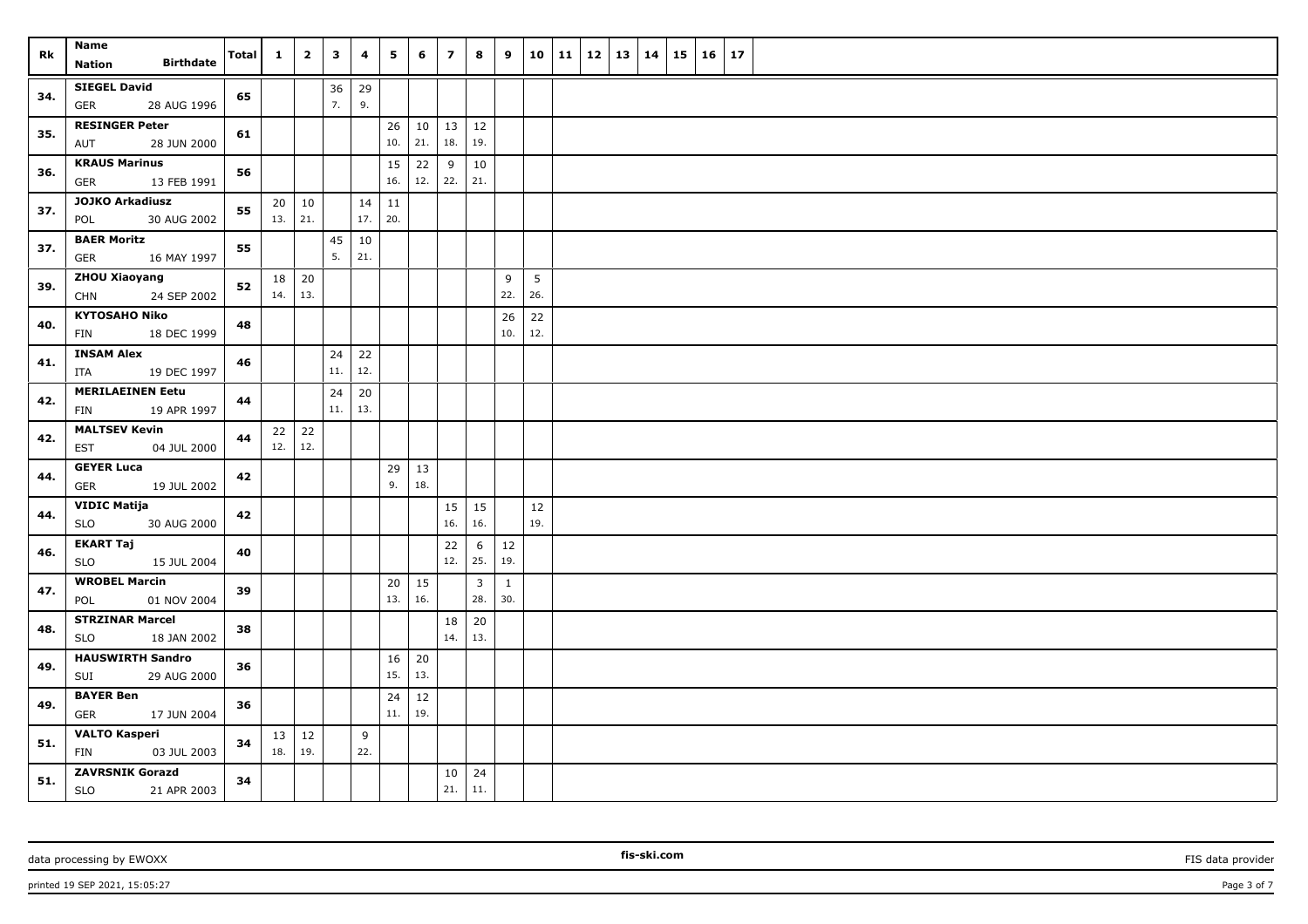| Rk  | Name<br><b>Birthdate</b><br><b>Nation</b>         | <b>Total</b> | 1         | $\overline{\mathbf{2}}$ | 3              | 4            | 5              | 6                   | $\overline{z}$ | 8         | 9         | 10                    | 11 | 12 | 13 | 14 | 15 | 16 | 17 |  |
|-----|---------------------------------------------------|--------------|-----------|-------------------------|----------------|--------------|----------------|---------------------|----------------|-----------|-----------|-----------------------|----|----|----|----|----|----|----|--|
|     |                                                   |              |           |                         |                |              |                |                     |                |           |           |                       |    |    |    |    |    |    |    |  |
| 53. | <b>WEIGEL Cedrik</b><br><b>GER</b><br>15 DEC 1998 | 33           |           |                         |                |              | 13<br>18.      | 6<br>25.            |                | 14<br>17. |           |                       |    |    |    |    |    |    |    |  |
|     | <b>WIENERROITHER Julian</b>                       |              |           |                         |                |              |                |                     |                |           | 16        | 16                    |    |    |    |    |    |    |    |  |
| 54. | 05 JUL 1999<br>AUT                                | 32           |           |                         |                |              |                |                     |                |           | 15.       | 15.                   |    |    |    |    |    |    |    |  |
| 55. | <b>MASLE Rok</b><br><b>SLO</b><br>20 APR 2004     | 31           |           |                         |                |              |                |                     | 22<br>12.      | 9<br>22.  |           |                       |    |    |    |    |    |    |    |  |
|     | <b>LEJSEK Frantisek</b>                           |              |           | $12 \mid 16$            |                |              |                |                     |                |           |           |                       |    |    |    |    |    |    |    |  |
| 56. | CZE<br>05 APR 2002                                | 28           | 19.       | 15.                     |                |              |                |                     |                |           |           |                       |    |    |    |    |    |    |    |  |
| 56. | <b>JONIAK Klemens</b>                             | 28           |           | $15 \mid 11$<br>20.     |                |              |                |                     |                |           |           | $\overline{2}$<br>29. |    |    |    |    |    |    |    |  |
|     | POL<br>02 MAR 2005                                |              | 16.       |                         |                |              |                |                     |                |           |           |                       |    |    |    |    |    |    |    |  |
| 56. | <b>JOJKO Szymon</b><br>24 JUL 2001<br>POL         | 28           | 9<br>22.  | 8<br>23.                |                |              |                | $\mathbf{1}$<br>30. | 5<br>26.       | 5<br>26.  |           |                       |    |    |    |    |    |    |    |  |
| 59. | <b>MAATTA Jarkko</b>                              | 27           |           |                         | 26             | $\mathbf{1}$ |                |                     |                |           |           |                       |    |    |    |    |    |    |    |  |
|     | FIN<br>28 DEC 1994                                |              |           |                         | 10.            | 30.          |                |                     |                |           |           |                       |    |    |    |    |    |    |    |  |
| 60. | <b>STRAND Soelve Jokerud</b>                      | 26           |           |                         |                | 26           |                |                     |                |           |           |                       |    |    |    |    |    |    |    |  |
|     | 05 AUG 2000<br><b>NOR</b>                         |              |           |                         |                | 10.          |                |                     |                |           |           |                       |    |    |    |    |    |    |    |  |
| 61. | <b>SUNDAL Kristoffer Erikse</b>                   | 25           |           | $11 \mid 14$            |                |              |                |                     |                |           |           |                       |    |    |    |    |    |    |    |  |
|     | 07 FEB 2001<br><b>NOR</b>                         |              | 20.       | 17.                     |                |              |                |                     |                |           |           |                       |    |    |    |    |    |    |    |  |
| 61. | <b>MITTENDORFER Florian</b>                       | 25           |           |                         |                |              |                |                     | 16             |           |           | 9                     |    |    |    |    |    |    |    |  |
|     | AUT<br>23 SEP 1999                                |              |           |                         |                |              |                |                     | 15.            |           |           | 22.                   |    |    |    |    |    |    |    |  |
| 63. | <b>WATANABE Rikuta</b>                            | 24           |           |                         | 6              | 18           |                |                     |                |           |           |                       |    |    |    |    |    |    |    |  |
|     | <b>JPN</b><br>09 JUL 1995                         |              |           |                         | 25.            | 14.          |                |                     |                |           |           |                       |    |    |    |    |    |    |    |  |
| 64. | JOERGENSEN Sindre Ulv                             | 23           | 8         | $\vert$ 15              |                |              |                |                     |                |           |           |                       |    |    |    |    |    |    |    |  |
|     | <b>NOR</b><br>13 JAN 2002                         |              | 23.   16. |                         |                |              |                |                     |                |           |           |                       |    |    |    |    |    |    |    |  |
| 65. | <b>BREIVIK Andreas Varsi</b>                      | 20           |           |                         | $\overline{7}$ | 13           |                |                     |                |           |           |                       |    |    |    |    |    |    |    |  |
|     | 20 NOV 1997<br><b>NOR</b>                         |              |           |                         | 24.            | 18.          |                |                     |                |           |           |                       |    |    |    |    |    |    |    |  |
| 65. | <b>JUROSZEK Kacper</b>                            | 20           |           |                         | 20             |              |                |                     |                |           |           |                       |    |    |    |    |    |    |    |  |
|     | 05 JUN 2001<br>POL                                |              |           |                         | 13.            |              |                |                     |                |           |           |                       |    |    |    |    |    |    |    |  |
| 67. | <b>MAERKL Kilian</b>                              | 19           |           |                         | $\overline{4}$ | 8            |                |                     | $\overline{7}$ |           |           |                       |    |    |    |    |    |    |    |  |
|     | GER<br>10 APR 2000                                |              |           |                         | 27.            | 23.          |                |                     | 24.            |           |           |                       |    |    |    |    |    |    |    |  |
| 67. | <b>SONG Qiwu</b>                                  | 19           | $10\,$    | 9                       |                |              |                |                     |                |           |           |                       |    |    |    |    |    |    |    |  |
|     | <b>CHN</b><br>20 AUG 2001                         |              | 21.       | 22.                     |                |              |                |                     |                |           |           |                       |    |    |    |    |    |    |    |  |
| 69. | <b>ZHEN Weijie</b>                                | 18           |           | $18\,$                  |                |              |                |                     |                |           |           |                       |    |    |    |    |    |    |    |  |
|     | <b>CHN</b><br>16 OCT 2003                         |              |           | 14.                     |                |              |                |                     |                |           |           |                       |    |    |    |    |    |    |    |  |
| 69. | <b>KINDLIMANN Lars</b>                            | 18           |           |                         |                |              | $\overline{7}$ | 11                  |                |           |           |                       |    |    |    |    |    |    |    |  |
|     | SUI<br>28 NOV 2000                                |              |           |                         |                |              | 24.            | 20.                 |                |           |           |                       |    |    |    |    |    |    |    |  |
| 71. | <b>KULMITZER Dominik</b><br>AUT<br>12 AUG 2002    | 17           |           |                         |                |              |                |                     |                |           | 10<br>21. | $\overline{7}$<br>24. |    |    |    |    |    |    |    |  |

data processing by EWOXX **FIS** data provider **FIS** data provider **FIS** data provider **FIS** data provider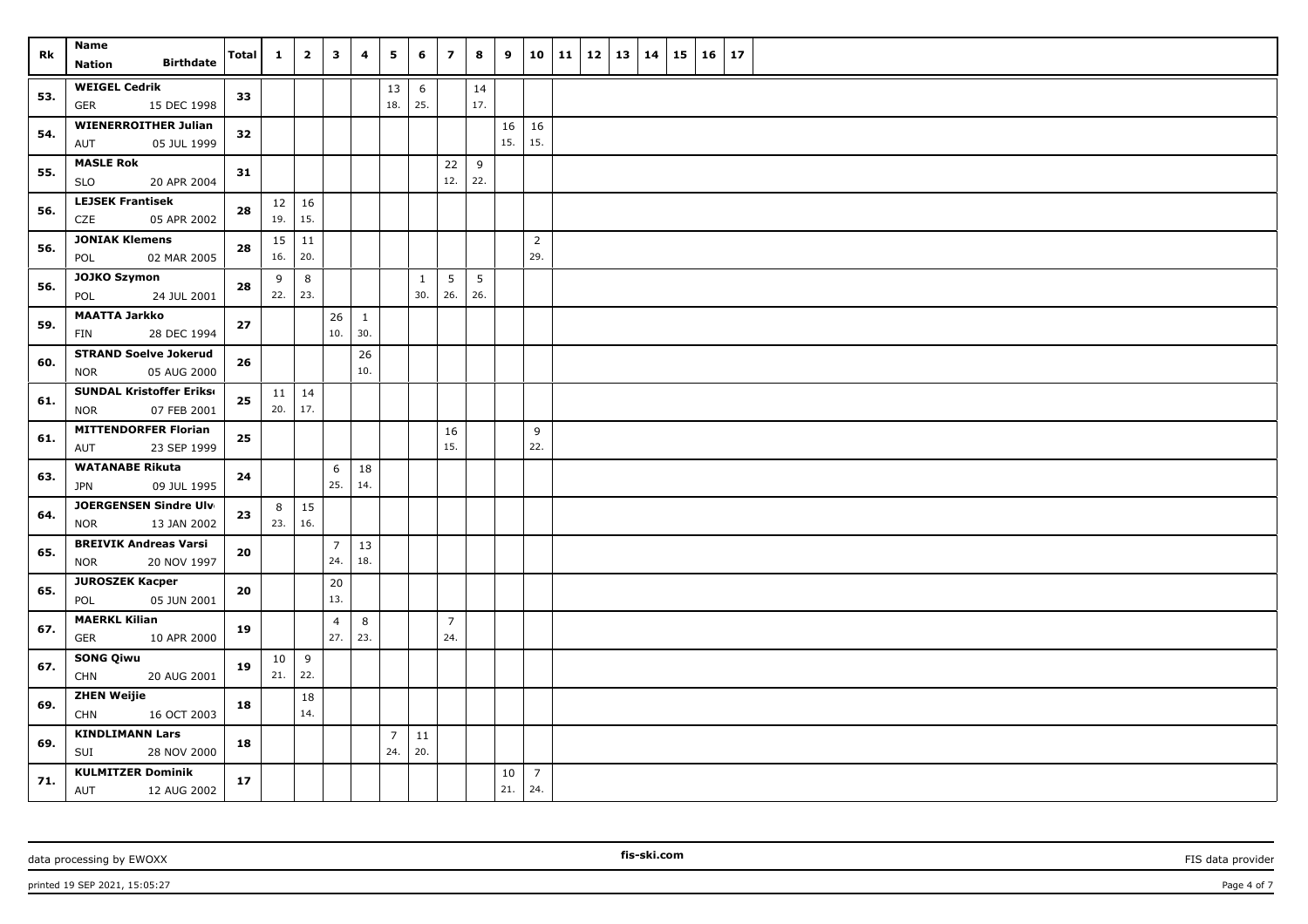| Rk  | Name<br><b>Birthdate</b><br>Nation                        | Total       | $\mathbf{1}$       | $\overline{2}$  | $\mathbf{3}$  | 4                      | 5                     | 6                     | $\overline{z}$                 | 8                     | 9                     |                       | 10 11 |  | $12 \mid 13 \mid 14$ | 15 | 16 | 17 |
|-----|-----------------------------------------------------------|-------------|--------------------|-----------------|---------------|------------------------|-----------------------|-----------------------|--------------------------------|-----------------------|-----------------------|-----------------------|-------|--|----------------------|----|----|----|
| 71. | <b>FUJITA Shinnosuke</b><br><b>JPN</b><br>21 NOV 2000     | 17          |                    |                 | 13<br>18.     | $\overline{4}$<br>27.  |                       |                       |                                |                       |                       |                       |       |  |                      |    |    |    |
| 71. | <b>CECON Francesco</b><br>13 NOV 2001<br>ITA              | 17          |                    |                 | 12<br>19.     | $5\phantom{.0}$<br>26. |                       |                       |                                |                       |                       |                       |       |  |                      |    |    |    |
| 74. | <b>HEIKKINEN Kalle</b><br>FIN<br>16 SEP 1999              | 16          |                    |                 |               | 16<br>15.              |                       |                       |                                |                       |                       |                       |       |  |                      |    |    |    |
| 74. | <b>IMHOF Remo</b><br>19 NOV 2003<br>SUI                   | 16          |                    |                 |               |                        | 8<br>23.              | 8<br>23.              |                                |                       |                       |                       |       |  |                      |    |    |    |
| 76. | <b>LIENHER Maximilian</b><br>AUT<br>30 JAN 1999           | 15          |                    |                 |               |                        |                       |                       | $\overline{4}$<br>27.          |                       | 11<br>20.             |                       |       |  |                      |    |    |    |
| 77. | <b>FUCHS Eric</b><br>08 MAY 2001<br>GER                   | 14          |                    |                 |               |                        | 6<br>25.              |                       |                                |                       | 8<br>23.              |                       |       |  |                      |    |    |    |
| 77. | <b>DEAN Decker</b><br>08 AUG 2000<br>USA                  | 14          |                    |                 |               |                        |                       |                       |                                | 14<br>17.             |                       |                       |       |  |                      |    |    |    |
| 77. | <b>SZOZDA Wiktor</b><br>POL<br>13 JUN 2006                | 14          | . 7 I<br>$24.$ 24. | $\overline{7}$  |               |                        |                       |                       |                                |                       |                       |                       |       |  |                      |    |    |    |
| 80. | <b>CAMPREGHER Andrea</b><br>20 JUN 2001<br>ITA            | 13          |                    |                 |               |                        | $\overline{4}$<br>27. | $\overline{4}$<br>27. | $\overline{\mathbf{3}}$<br>28. | $\overline{2}$<br>29. |                       |                       |       |  |                      |    |    |    |
| 80. | <b>FAISST Jannik</b><br>17 APR 2004<br>GER                | 13          |                    |                 |               |                        | 10<br>21.             | $\overline{3}$<br>28. |                                |                       |                       |                       |       |  |                      |    |    |    |
| 80. | <b>AARDAL Johannes</b><br>24 NOV 2004<br><b>NOR</b>       | 13          |                    |                 |               |                        |                       |                       |                                |                       | 13<br>18.             |                       |       |  |                      |    |    |    |
| 83. | <b>OBERSTEINER Louis</b><br>AUT<br>10 AUG 2004            | 12          |                    |                 |               |                        |                       |                       |                                |                       | $\overline{4}$<br>27. | 8<br>23.              |       |  |                      |    |    |    |
| 83. | <b>VIKEN Jonas</b><br>28 FEB 1997<br><b>NOR</b>           | 12          |                    |                 |               | 12<br>19.              |                       |                       |                                |                       |                       |                       |       |  |                      |    |    |    |
| 85. | <b>CINTIMAR Muhammet Ir</b><br>TUR<br>16 JUL 1997         | 11          |                    |                 |               | $\overline{7}$<br>24.  |                       |                       |                                |                       |                       | $\overline{4}$<br>27. |       |  |                      |    |    |    |
| 85. | <b>BRESADOLA Giovanni</b><br>ITA<br>17 FEB 2001           | 11          |                    |                 |               | 11<br>20.              |                       |                       |                                |                       |                       |                       |       |  |                      |    |    |    |
| 85. | <b>BICKNER Kevin</b><br>23 SEP 1996<br>USA                | 11          |                    |                 |               |                        |                       |                       |                                | 11<br>20.             |                       |                       |       |  |                      |    |    |    |
| 88. | <b>ALAMOMMO Andreas</b><br>FIN<br>23 DEC 1998             | 10          |                    |                 | $10\,$<br>21. |                        |                       |                       |                                |                       |                       |                       |       |  |                      |    |    |    |
| 88. | <b>LYU YIxin</b><br><b>CHN</b><br>15 MAY 2000             | 10          | 5<br>$26.$ 26.     | $5\phantom{.0}$ |               |                        |                       |                       |                                |                       |                       |                       |       |  |                      |    |    |    |
| 90. | <b>MELLINGSAETER Jo Roei</b><br><b>NOR</b><br>17 APR 2000 | $9^{\circ}$ |                    |                 | 9<br>22.      |                        |                       |                       |                                |                       |                       |                       |       |  |                      |    |    |    |

data processing by EWOXX **Fission FIS data provider FIS data provider FIS data provider FIS data provider** 

printed 19 SEP 2021, 15:05:27 Page 5 of 7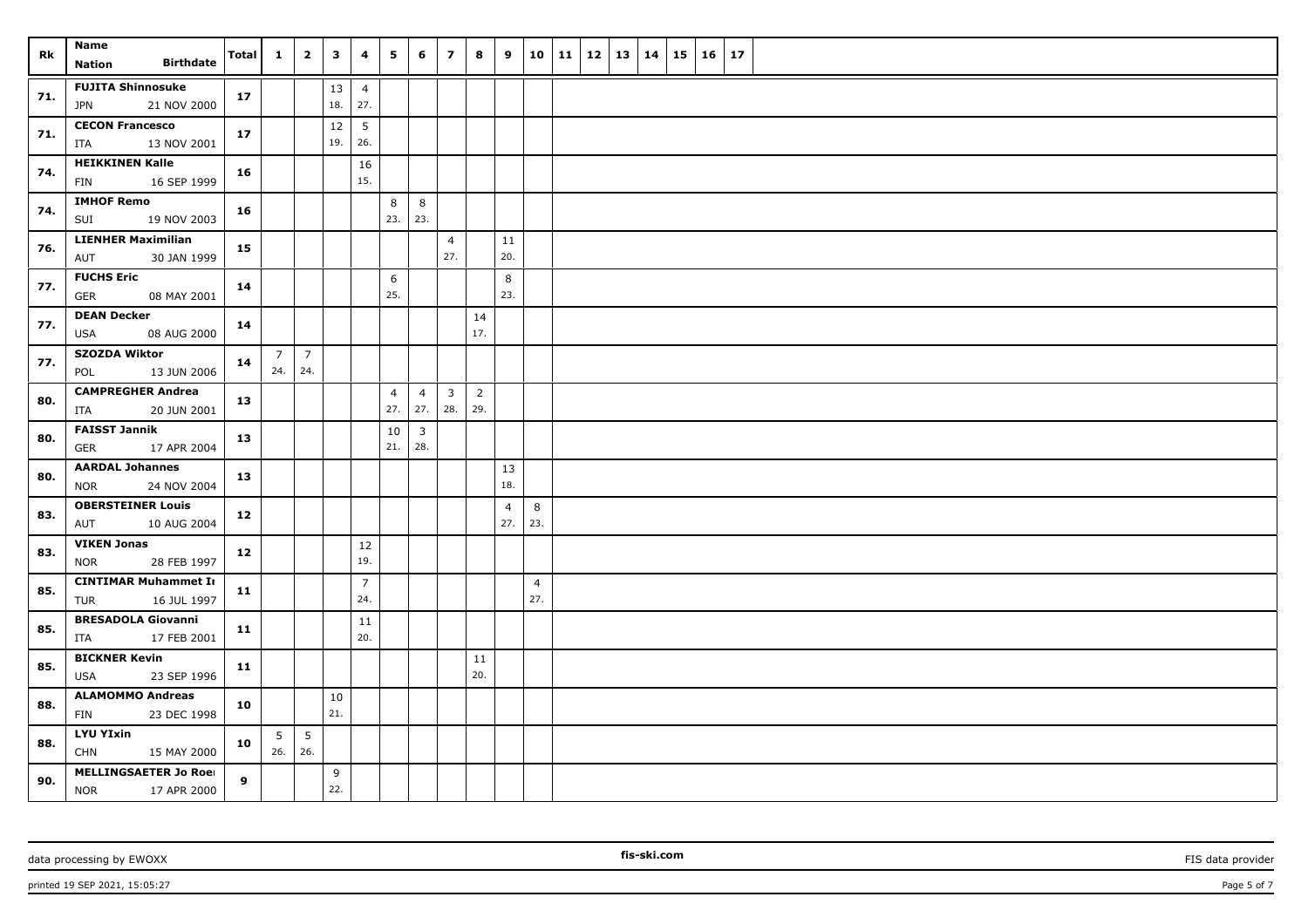| Rk   | Name                                                      | Total          | $\mathbf{1}$                   | $\overline{\mathbf{2}}$ | $\overline{\mathbf{3}}$ | 4                     | 5                     | 6                     | $\overline{z}$ | 8                     | 9                      |                       | 10   11   12   13   14 |  | $15 \mid 16$ | 17 |  |
|------|-----------------------------------------------------------|----------------|--------------------------------|-------------------------|-------------------------|-----------------------|-----------------------|-----------------------|----------------|-----------------------|------------------------|-----------------------|------------------------|--|--------------|----|--|
|      | <b>Birthdate</b><br><b>Nation</b>                         |                |                                |                         |                         |                       |                       |                       |                |                       |                        |                       |                        |  |              |    |  |
| 91.  | <b>KAVILO Henri</b><br>FIN<br>05 JUL 1999                 | 8              |                                |                         | 8<br>23.                |                       |                       |                       |                |                       |                        |                       |                        |  |              |    |  |
| 91.  | <b>FOUBERT Valentin</b><br>17 AUG 2002<br>FRA             | 8              |                                |                         |                         |                       | $\overline{3}$<br>28. | $\overline{5}$<br>26. |                |                       |                        |                       |                        |  |              |    |  |
| 91.  | <b>CONTAMINE Mathis</b><br><b>FRA</b><br>14 SEP 2001      | 8              |                                |                         |                         |                       | $\mathbf{1}$<br>30.   | $\overline{7}$<br>24. |                |                       |                        |                       |                        |  |              |    |  |
| 91.  | <b>AIGNER Xaver</b><br>AUT<br>06 APR 2002                 | 8              |                                |                         |                         |                       |                       |                       |                |                       | $5\overline{)}$<br>26. | $\overline{3}$<br>28. |                        |  |              |    |  |
| 95.  | <b>STROEM Joergen Oliver</b><br><b>NOR</b><br>21 AUG 2000 | $\overline{7}$ |                                |                         |                         |                       |                       |                       |                |                       | $\overline{7}$<br>24.  |                       |                        |  |              |    |  |
| 95.  | <b>ALTER Markkus</b><br>27 JUN 2002<br><b>EST</b>         | $\overline{z}$ | $\overline{\mathbf{3}}$<br>28. | $\overline{4}$<br>27.   |                         |                       |                       |                       |                |                       |                        |                       |                        |  |              |    |  |
| 97.  | <b>KINNUNEN Tuomas</b><br>FIN<br>27 NOV 2005              | 6              | 6<br>25.                       |                         |                         |                       |                       |                       |                |                       |                        |                       |                        |  |              |    |  |
| 97.  | <b>CACINA Daniel Andrei</b><br>ROU<br>17 OCT 2001         | 6              |                                |                         | 6<br>25.                |                       |                       |                       |                |                       |                        |                       |                        |  |              |    |  |
| 97.  | <b>ROMPPAINEN Paavo</b><br>15 JAN 2003<br>FIN             | 6              |                                | 6<br>25.                |                         |                       |                       |                       |                |                       |                        |                       |                        |  |              |    |  |
| 97.  | <b>BATBY Alessandro</b><br>20 NOV 2001<br>FRA             | 6              |                                |                         |                         |                       | 6<br>25.              |                       |                |                       |                        |                       |                        |  |              |    |  |
| 101. | <b>OLAUSSEN Iver</b><br><b>NOR</b><br>10 AUG 2002         | 5              |                                |                         | $\overline{2}$<br>29.   | $\mathbf{3}$<br>28.   |                       |                       |                |                       |                        |                       |                        |  |              |    |  |
| 102. | <b>KUISMA Tomas</b><br>30 JUL 2004<br>FIN                 | 4              | $\overline{4}$<br>27.          |                         |                         |                       |                       |                       |                |                       |                        |                       |                        |  |              |    |  |
| 102. | <b>ZUPAN Ozbe</b><br>07 APR 2003<br><b>SLO</b>            | 4              |                                |                         |                         |                       |                       |                       |                | $\overline{4}$<br>27. |                        |                       |                        |  |              |    |  |
| 104. | <b>SELL Adrian</b><br>28 APR 1998<br><b>GER</b>           | $\mathbf{3}$   |                                |                         |                         |                       |                       |                       |                |                       | $\overline{3}$<br>28.  |                       |                        |  |              |    |  |
| 104. | <b>RYGL David</b><br>CZE<br>13 JUN 2005                   | $\mathbf{3}$   | $\mathbf{1}$<br>30.            | $\overline{2}$<br>29.   |                         |                       |                       |                       |                |                       |                        |                       |                        |  |              |    |  |
| 104. | <b>RAMMO Karel</b><br><b>EST</b><br>03 SEP 2003           | 3              |                                | $\overline{3}$<br>28.   |                         |                       |                       |                       |                |                       |                        |                       |                        |  |              |    |  |
| 104. | <b>IPCIOGLU Fatih Arda</b><br><b>TUR</b><br>28 SEP 1997   | $\mathbf{3}$   |                                |                         | $\overline{3}$<br>28.   |                       |                       |                       |                |                       |                        |                       |                        |  |              |    |  |
| 108. | <b>WASSER Yanick</b><br>SUI<br>27 MAY 2004                | $\overline{2}$ |                                |                         |                         | $\overline{2}$<br>29. |                       |                       |                |                       |                        |                       |                        |  |              |    |  |
| 108. | <b>ZHAO Chuan</b><br><b>CHN</b><br>20 SEP 2001            | $\overline{2}$ | $\overline{2}$<br>29.          |                         |                         |                       |                       |                       |                |                       |                        |                       |                        |  |              |    |  |

printed 19 SEP 2021, 15:05:27 Page 6 of 7